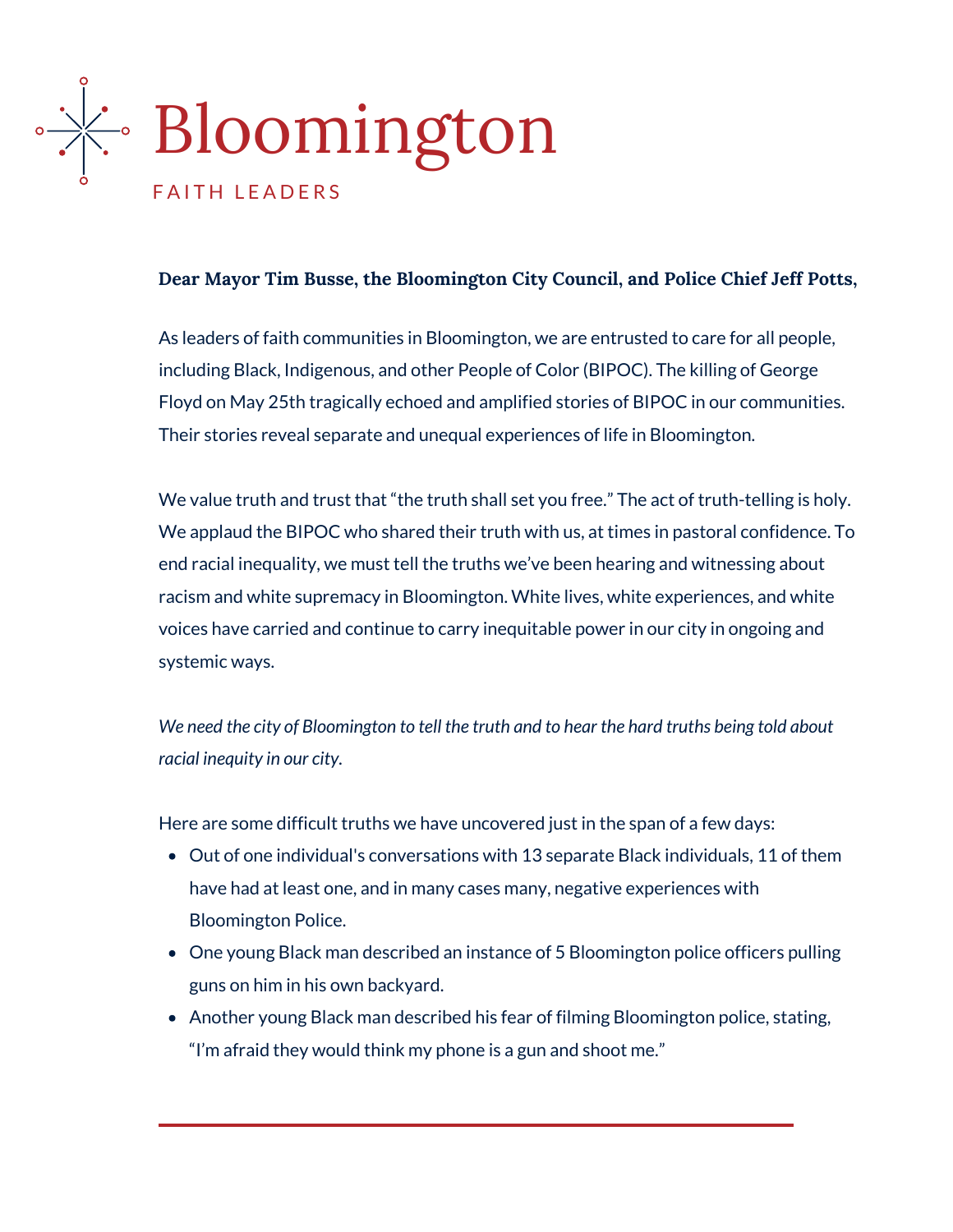- A Black grandmother talked about her teenage grandson being followed, stopped, and questioned by the police for being "suspicious" when he was riding his bike home from church.
- A Black woman reported to a pastor an instance of egregious behavior by Bloomington PD, but she was too scared to report it to the police out of fear of retaliation.
- Atonement Lutheran Church hosted a "Bloomington Unites" racial justice rally and proclaimed "Black Lives Matter" on their church sign only to find two days later a rock thrown through the church windows, an act of vandalism that had never happened to them before.

We commend the stated focus of Chief Jeff Potts and the Bloomington Police Department on making reforms to address racial inequalities and police misconduct, and support the step to implement mandatory annual psychological assessments; however, there is more to be done. To aid in our collective effort to know and tell the truth about racial inequity in our city, we request that it *immediately* become the policy of the Bloomington Police Department to track and publicize demographic data regarding policing activity in our city. This means documenting and making public and freely available the officer's perceived race of individuals involved in an encounter, probable cause or basis for the encounter, actions taken (including searches) and outcome. Racial profiling is established by a pattern of encounters and this pattern cannot be discerned if data is not collected and analyzed for all encounters. We ambitiously dream of reforms that will bring about an end to police brutality and harassment, making Bloomington a safer city for all people to live, visit, and work.

As faith leaders, we realize that white supremacy has touched all institutions. We applaud and support the council's efforts towards racial equity, and join you in our own faith communities, realizing that we too have work to do. We are preaching, teaching, and organizing small groups to uncover the truths about systems of white supremacy at work in our society and in ourselves. We are in this together.

Racial inequity and white supremacy is not a small problem, but neither is it an insurmountable one. We are shepherds of stories and stewards of vision. That vision is one of a world where those of all nations, tribes, peoples, and languages fully exist together in victorious harmony. That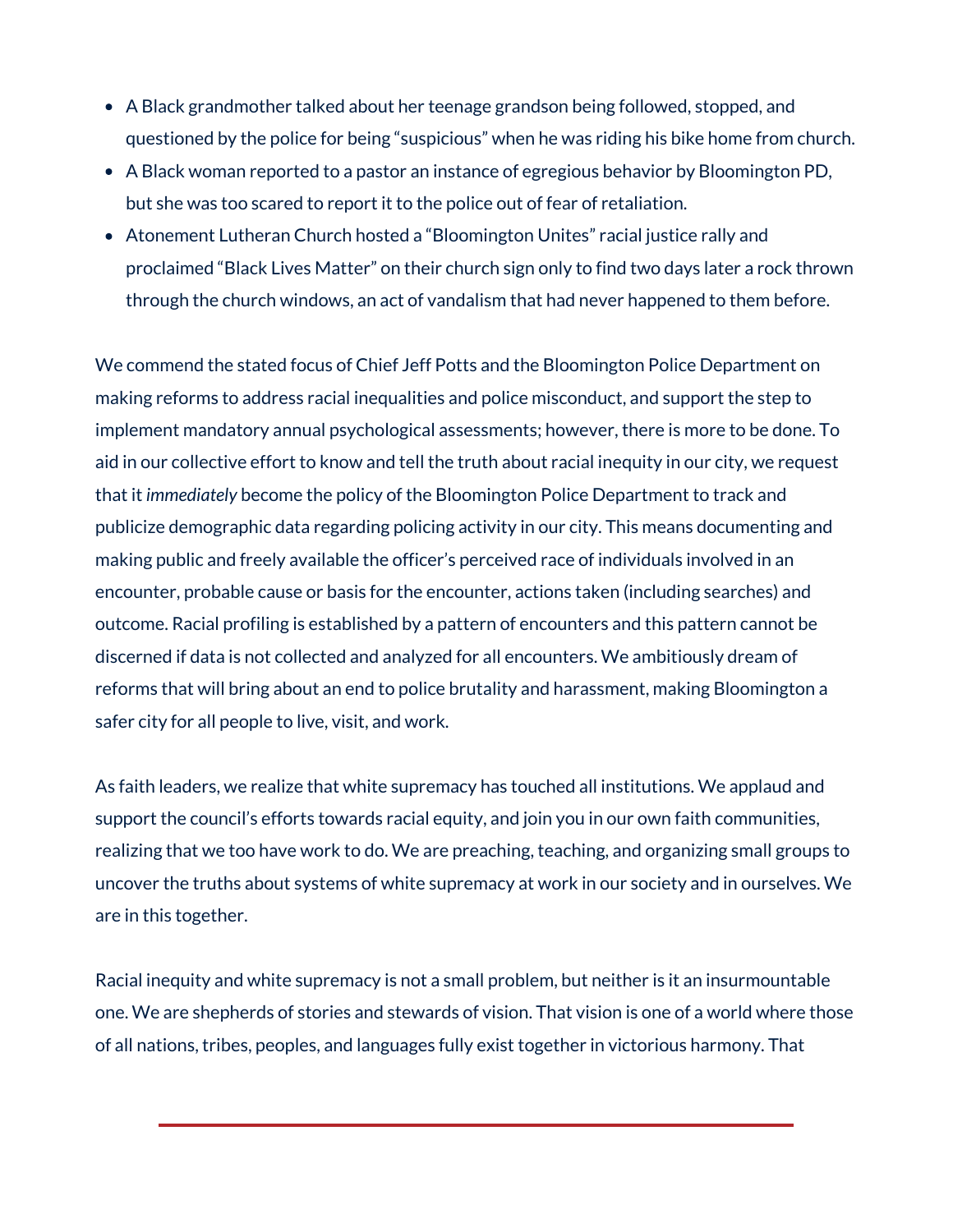victory will be won over the forces of evil that seek to divide us against one another along the tired lines of racism, misvalue us according to the dishonest scales of materialism, and mollify us with the false peace won through the use of violent force.

In our collective goal of creating an equitable, just, and righteous society in Bloomington, we must not be satisfied with half-steps. We will only truly find our satisfaction in fully striding towards justice. Our call for information and study of the racial data of our city's policing is but a half-step. It is important and necessary, but will be "justice denied" if we long delay full strides towards concrete action and further reform. We will continue to monitor, engage, and organize to make deep and meaningful reforms in our city and police department to root out all forms of systemic racial inequality

## **Sincerely,**

**Rev. Siri Strommen Pastor, Atonement Lutheran Church**

**Rev. Rory Philstrom Lead Pastor, Christ the King Lutheran Church**

**Rev. Maria Anderson-Lippert Associate Pastor, Christ the King Lutheran Church**

**Rev. Erik P. Sevig Pastor, Community of the Cross Lutheran Church**

**Mohamed Omar Executive Director, Dar Al-Farooq Center**

**Deacon Tammy Devine ELCA Coaching Coordinator, Stewardship and Discipleship**

**Rev. Durk D. Thompson Grace Lutheran Church**

**Rev. Carolyn Philstrom Hospice Chaplain**